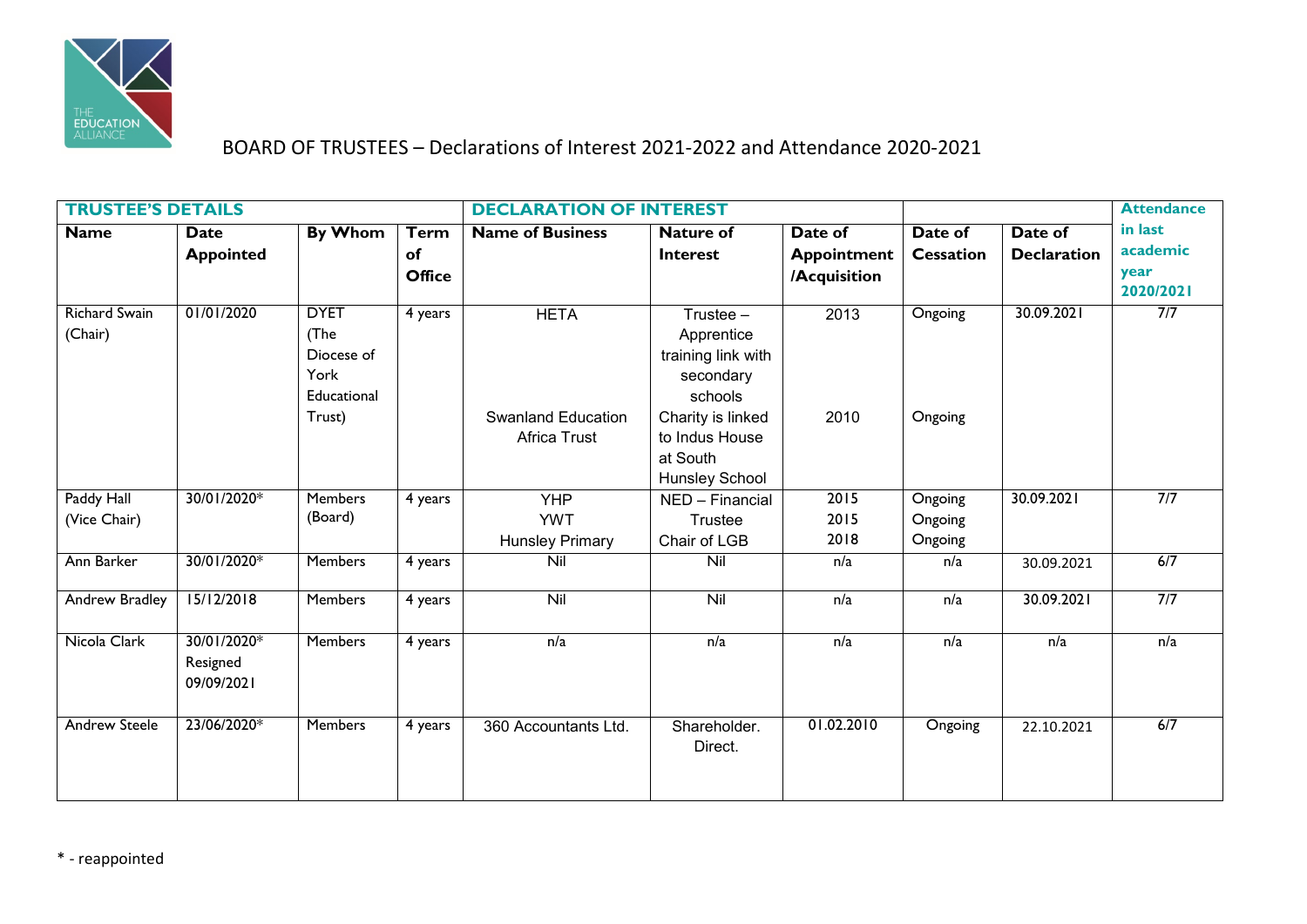

## BOARD OF TRUSTEES – Declarations of Interest 2021-2022 and Attendance 2020-2021

|                         |                                     |             |         | South Hunsley School                                                                                              | Son attends<br>Sixth Form                                                              | n/a            | Ongoing |            |     |
|-------------------------|-------------------------------------|-------------|---------|-------------------------------------------------------------------------------------------------------------------|----------------------------------------------------------------------------------------|----------------|---------|------------|-----|
| Claire Graham-<br>Brown | 01/01/2020<br>Foundation<br>Trustee | <b>DYET</b> | 4 years | The York Diocesan Board of<br>Finance Ltd. Company<br>Number 225234.                                              | Employee-Deputy<br>Diocesan Director<br>of Education.<br>Employee.                     | 10.03.2014     | Ongoing | 18.10.2021 | 7/7 |
|                         |                                     |             |         | York Diocesan Board of<br>Education (as part of<br>employment with the York<br>Diocesan Board of Finance<br>Ltd.) | Officer - Deputy<br>Diocesan Director<br>of Education.<br>Officer.                     | 10.03.2014     | Ongoing |            |     |
|                         |                                     |             |         | Diocese of York Educational<br><b>Trust (Company Number</b><br>7943724)                                           | Company Secretary                                                                      | 15.02.2019     | Ongoing |            |     |
|                         |                                     |             |         | <b>DBE Services Limited</b><br>(Company Number<br>05531123)                                                       | York Diocesan<br><b>Board of Education</b><br>is a Member of the<br>Company. Indirect. | n/a            |         |            |     |
|                         |                                     |             |         | Galileo Multi Academy Trust<br>(Company Number<br>10700526)                                                       | Director and<br>Trustee.                                                               | 25.06.2019     | Ongoing |            |     |
|                         |                                     |             |         | Lady Elizabeth Hastings<br>Church of England Voluntary<br>Aided Primary School, Thorp<br>Arch.                    | Governor.                                                                              | September 2021 | Ongoing |            |     |